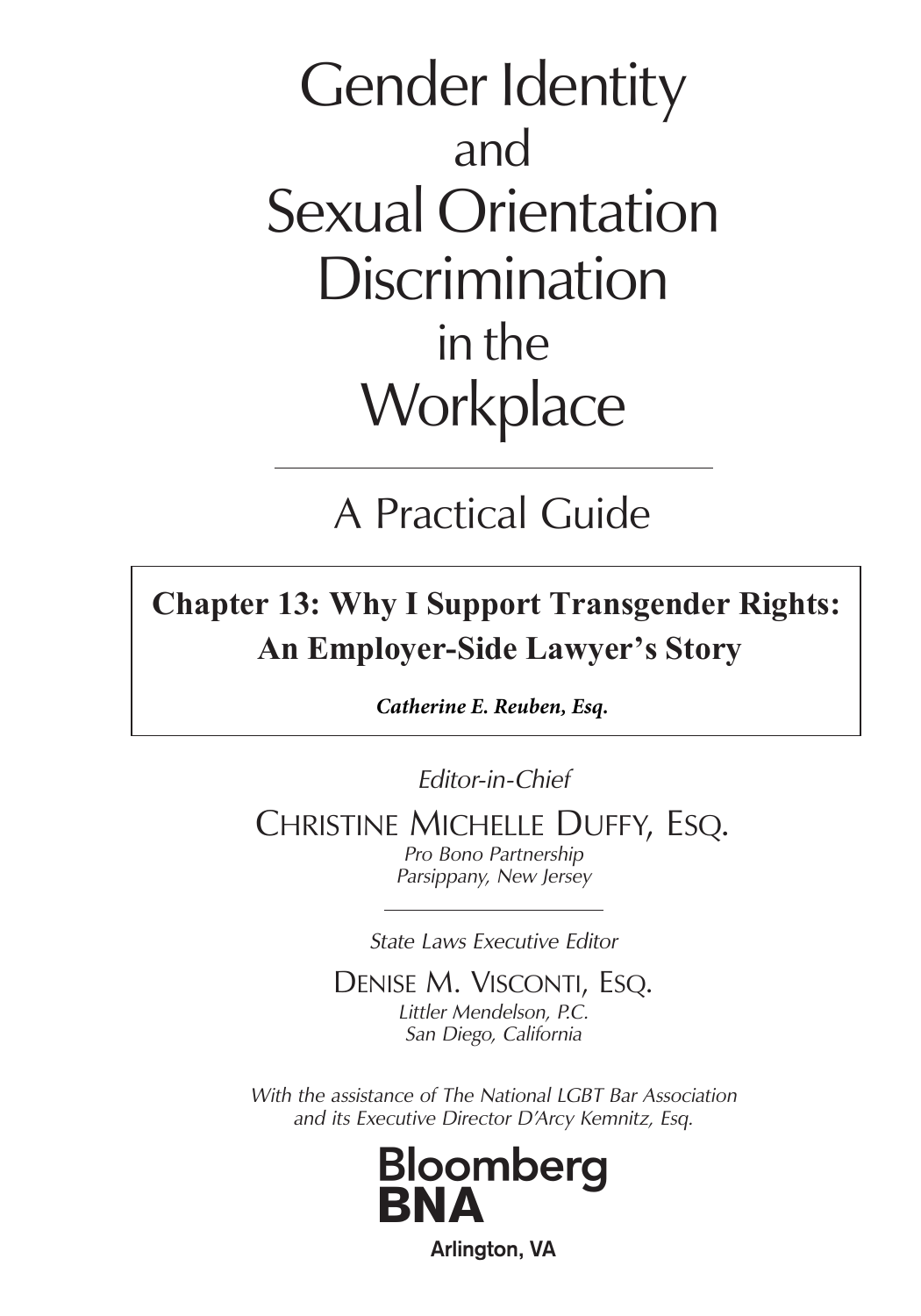## Copyright © 2014 The Bureau of National Affairs, Inc. *Reprinted by permission*

Nothing contained herein is to be considered the rendering of legal advice for specific cases, and readers are responsible for obtaining such advice from their own legal counsel. These materials and any forms or agreements herein are intended for educational and informational purposes only.

#### **Library of Congress Cataloging-in-Publication Data**

Gender identity and sexual orientation discrimination in the workplace : a practical guide / Editor-in-Chief Christine Michelle Duffy, Esq., Pro Bono Partnership, Parsippany, New Jersey ; State Laws Executive Editor Denise M. Visconti, Esq., Littler Mendelson, P.C., San Diego, California ; with the assistance of The National LGBT Bar Association and its Executive Director D'Arcy Kemnitz, Esq.

pages cm Includes index. ISBN 978-1-61746-300-6

1. Transgender people--Employment--Law and legislation--United States.

2. Gays--Employment--Law and legislation--United States. 3. Gender identity-- Law and legislation--United States. 4. Transphobia--Law and legislation--United States. 5. Homophobia--Law and legislation--United States. I. Duffy, Christine Michelle, editor. II. Visconti, Denise M., editor. III. Kemnitz, D'Arcy. IV. National LGBT Bar Association

KF3467.5.G46 2014 344.7301'56--dc23

2014027148

All rights reserved. Photocopying any portion of this publication is strictly prohibited unless express written authorization is first obtained from BNA Books, 1801 S. Bell St., Arlington, VA 22202, *bna.com/bnabooks*. Authorization to photocopy items for internal or personal use, or the internal or personal use of specific clients, is granted by BNA Books for libraries and other users registered with the Copyright Clearance Center (CCC) Transactional Reporting Service, provided that \$1.00 per page is paid directly to CCC, 222 Rosewood Dr., Danvers, MA 01923, *copyright.com*, Telephone: 978-750-8400, Fax: 978-746-8600.

> Published by Bloomberg BNA 1801 S. Bell Street, Arlington, VA 22202 *bna.com/bnabooks*

ISBN 978-1-61746-300-6 *Printed in the United States of America*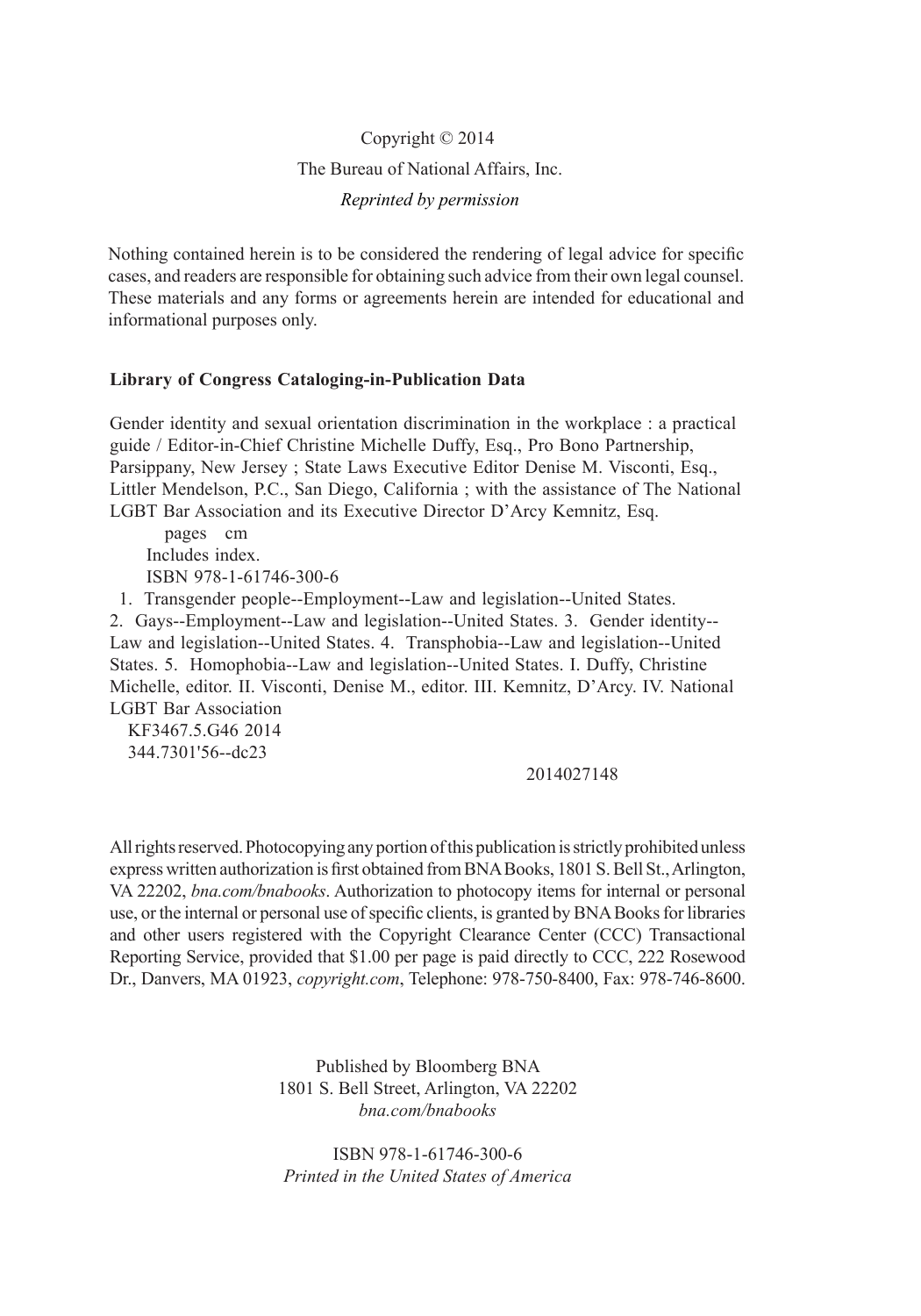#### CHAPTER 13

### WHY I SUPPORT TRANSGENDER RIGHTS: AN EMPLOYER-SIDE LAWYER'S STORY

#### *Catherine E. Reuben, Esq. Hirsch Roberts Weinstein LLP, Boston, Massachusetts*

*Editor's Note:* To close the personal essay part of the treatise, I asked Catherine E. Reuben, a founding partner of the Boston law firm of Hirsch Roberts Weinstein LLP, to write about her experiences in learning about transgender-related legal and human resource issues and how those experiences affected her personally and professionally. Cathy has spent more than 20 years representing employers in labor and employment matters. As I have learned myself as a management-side lawyer for more than 30 years, the issues are not complex—unless we go out of our way to make them so. Employers that have fostered an ethical culture in the workplace face few challenges—all easily addressable—in providing an accepting environment for LGBT employees.

In her essay, Cathy explains why, notwithstanding her employer-side focus, she became and remains a supporter of transgender rights. Cathy's experience is similar to those of many people—be they advocates, managers, coworkers, or neighbors who learn about "trans" issues by happenstance and quickly discover that all the fuss was much ado about nothing, except for the discrimination and other hardships faced by gender-affirmed and gender-diverse individuals because of a lack of understanding and acceptance in some parts of society.

"If this doesn't work, it's on your head." These were the words my client said to me after I advised the client not to fire Jane,<sup>1</sup> an employee who had applied for the job as a man but had showed up for her first day of work as a woman. One of the managers of the company had hired his old army buddy, who arrived for work as Jane, for a position working on the plant floor. All of the other employees working in the plant were male. When Jane showed up, it created quite a stir. She was dressed in a short skirt, low-cut top, and

<sup>1</sup>Pseudonym.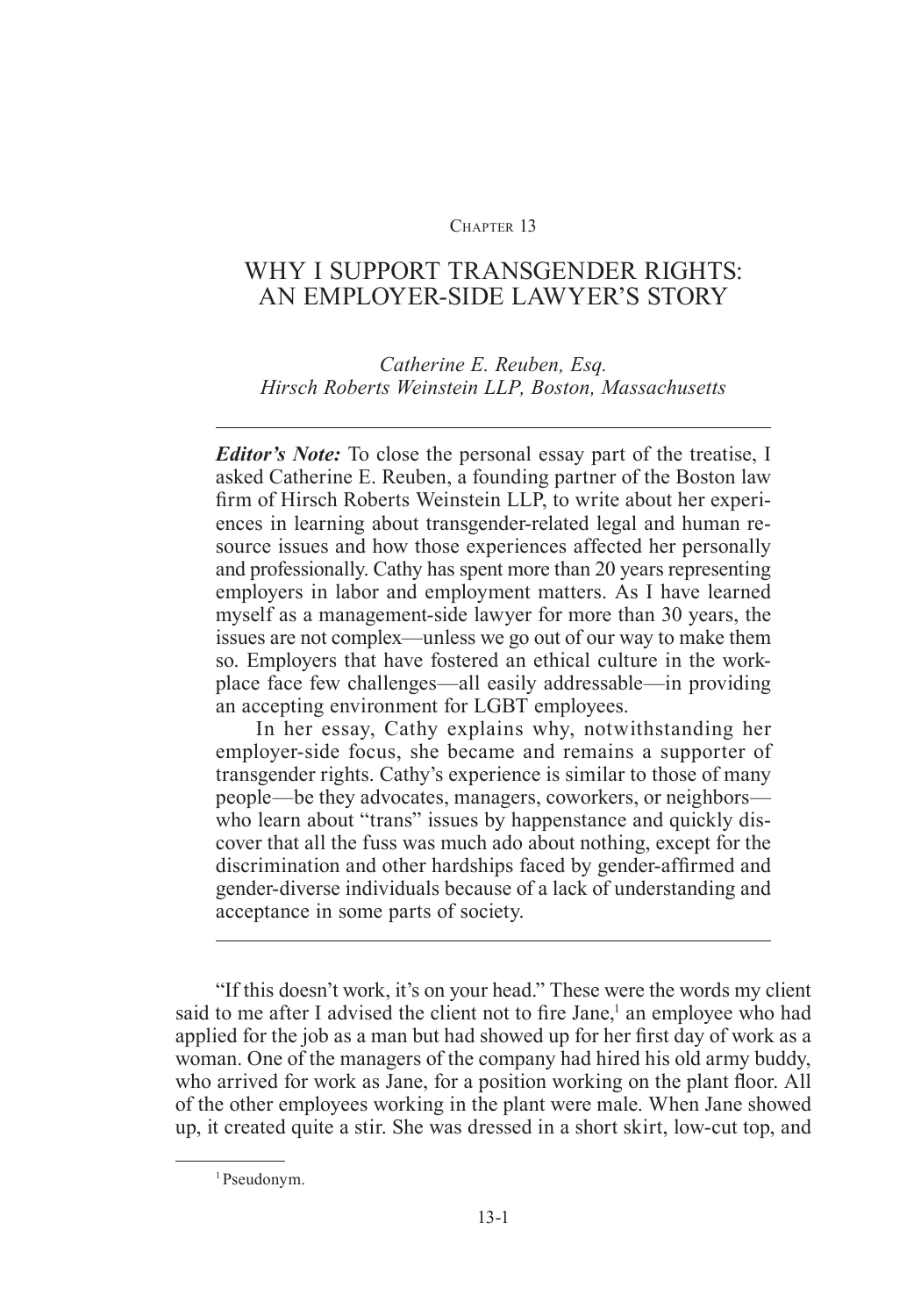high heels. She spoke openly about her recent transition, including providing details about her medical treatments. None of the men in the plant had ever met a transgender person before, and many of them asked Jane highly personal questions, including questions about her body and sex life. Jane seemed all too willing to respond. By the afternoon, the plant was abuzz with gossip and jokes, and nobody was getting much done. The company's owner called the human resources (HR) manager and instructed her to fire Jane immediately. The HR manager persuaded him to seek legal advice first.

I explained to the client that our state fair employment practices agency, the Massachusetts Commission Against Discrimination (MCAD), has held that discrimination on the basis of transgender status can be a form of unlawful gender and/or disability discrimination. "We're not firing the employee because of gender or disability," the owner replied. "We're firing the employee because of the disruption." The owner argued that, by wearing provocative clothing and talking openly about personal matters, Jane was setting herself up to be sexually harassed. "It's only a matter of time before we end up getting sued," the owner told me. "It's better that we fire the employee now, before the situation gets even worse." I told the client that I thought the company was making a big mistake. I urged the client to give me until the following day to do additional research and analysis before taking any action. The client reluctantly consented but made it clear that if there was any more trouble, I would be held responsible.

After hanging up the telephone, I was in a quandary. The only thing I knew for sure was that, if the client fired Jane, it would be illegal and, in my opinion, wrong. But I didn't have any answers to the practical concerns the client had raised. I was over my head and needed help.

I started by calling a friend of mine who was dating a transgender man. I told her that I had a client with a transgender employee. I confessed that, as far as I knew, I had never met a transgender person, and I needed to get educated fast. My friend explained the concept of gender identity and how it was different from sexual orientation. She also shared with me that, when her boyfriend transitioned, he had similarly chosen to discuss it openly. His experience was that people were both curious and ignorant. For him, it was easier and in some ways therapeutic just to have it all out on the table. She also commented that her boyfriend constantly strived to "fit in" with other guys, to the point where (in her opinion) he sometimes "overdid it," for example, refusing to wear pink, hold a woman's handbag, or otherwise behave in a manner that others might associate with females. Thinking of the new employee and her über-feminine outfit (an inappropriate choice for a plant job for any woman, transgendered or not), the comments rang true. It occurred to me that Jane, like my friend's boyfriend, might just be overcompensating in an effort to fit in with her chosen gender at the expense of fitting in at the workplace.

At my friend's recommendation, I also spoke with Gunner Scott, the founder of the Massachusetts Transgender Political Coalition. I also consulted with a transgender legal scholar. Both of them encouraged me to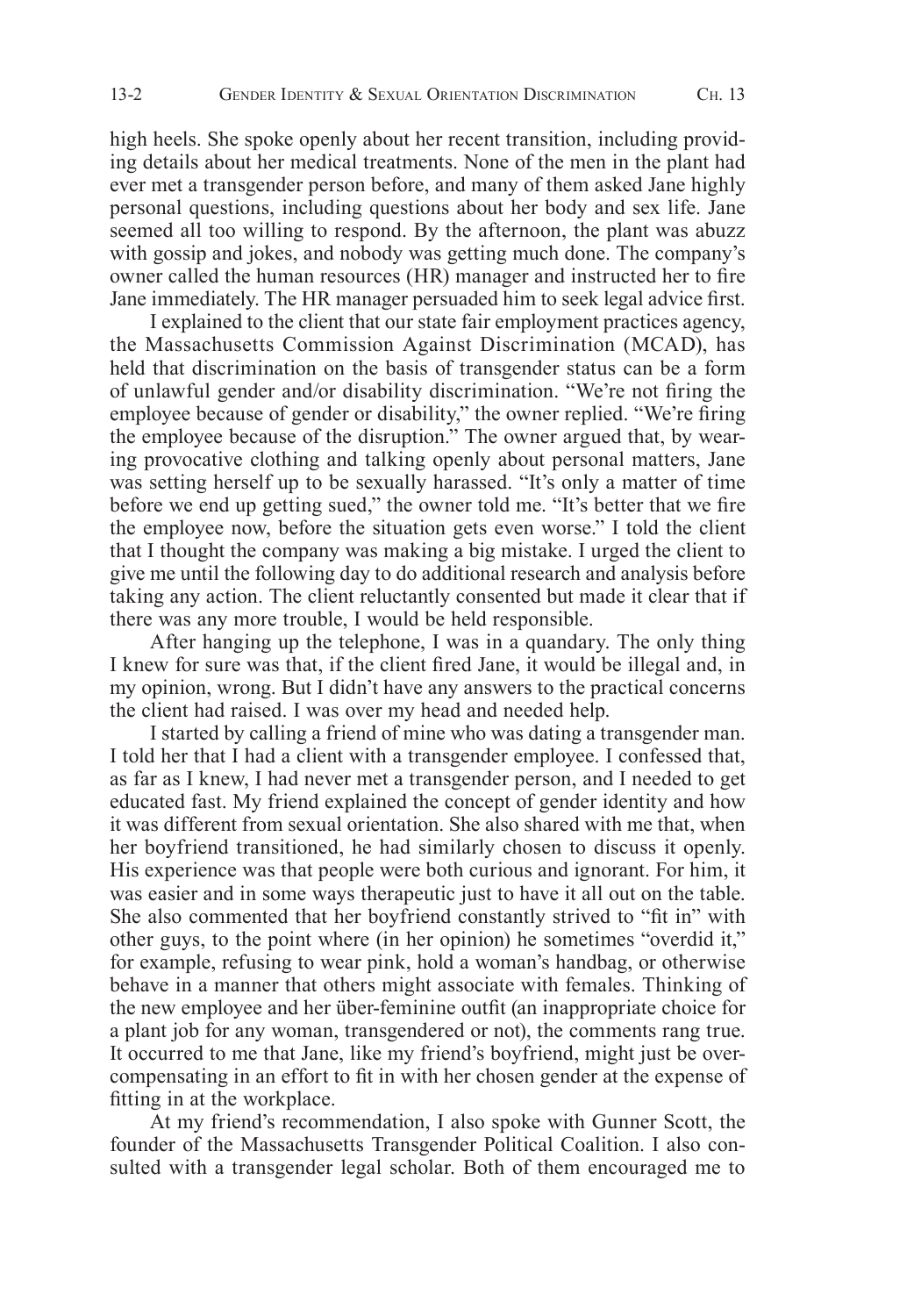speak freely about my fears, prejudices, and practical concerns. With their help, I developed an action plan for the client. To its credit, the client agreed to adopt the plan:

- In Step One, the HR manager arranged for a confidential meeting with Jane:
	- During the meeting, Jane was assured that she was welcome at the company and that she would be treated in accordance with her gender identity. The HR manager reviewed the company's antiharassment policy with Jane and instructed her to let HR know immediately if anyone mistreated her in any way, including teasing, comments about her transgender status, using incorrect pronouns, asking her personal questions, or making comments about her body or sex life.
	- The HR manager also informed Jane of the company's expectations of her, including that she dress appropriately for her work duties, that she refrain from excessive personal conversations during work time, and that she herself not make comments about sex, genitals, or other topics that were not appropriate for a professional setting.
- In Step Two, and with Jane's enthusiastic consent, the company also arranged for an outside speaker to provide transgender awareness training for Jane's supervisors and coworkers. Jane stayed home during the training, so that the attendees could speak freely and ask questions that might otherwise have been perceived as insensitive or rude. In the course of the training, the employees were admonished to use the correct pronouns for Jane, to refrain from harassment, and, most of all, to treat Jane just like any other employee. Employees were told that if Jane said or did anything that made them uncomfortable, they should not confront Jane but should instead see HR in confidence.

I checked in with the HR manager a few days later. She told me that the buzz on the plant floor had died down, and everyone, Jane included, was focusing on work. However, a few of the female office employees had expressed some discomfort about sharing the bathroom with Jane. At my urging, the HR manager met with the employees who complained and explained that it would be hurtful and also unlawful to exclude Jane from the ladies' room. After further discussion, the employees themselves came up with a solution: Any time any person was in the bathroom, that person would hang an "occupied" sign on the door. That way, anyone who felt uncomfortable could simply wait for the bathroom to be empty, without singling out Jane.

A week later, I checked in with the client and everything was going fine. Six months later, Jane was still employed and her transgender status was a nonissue. I was delighted and relieved. To my knowledge, the client had no further issues with Jane's transition thereafter. The hire had been a success.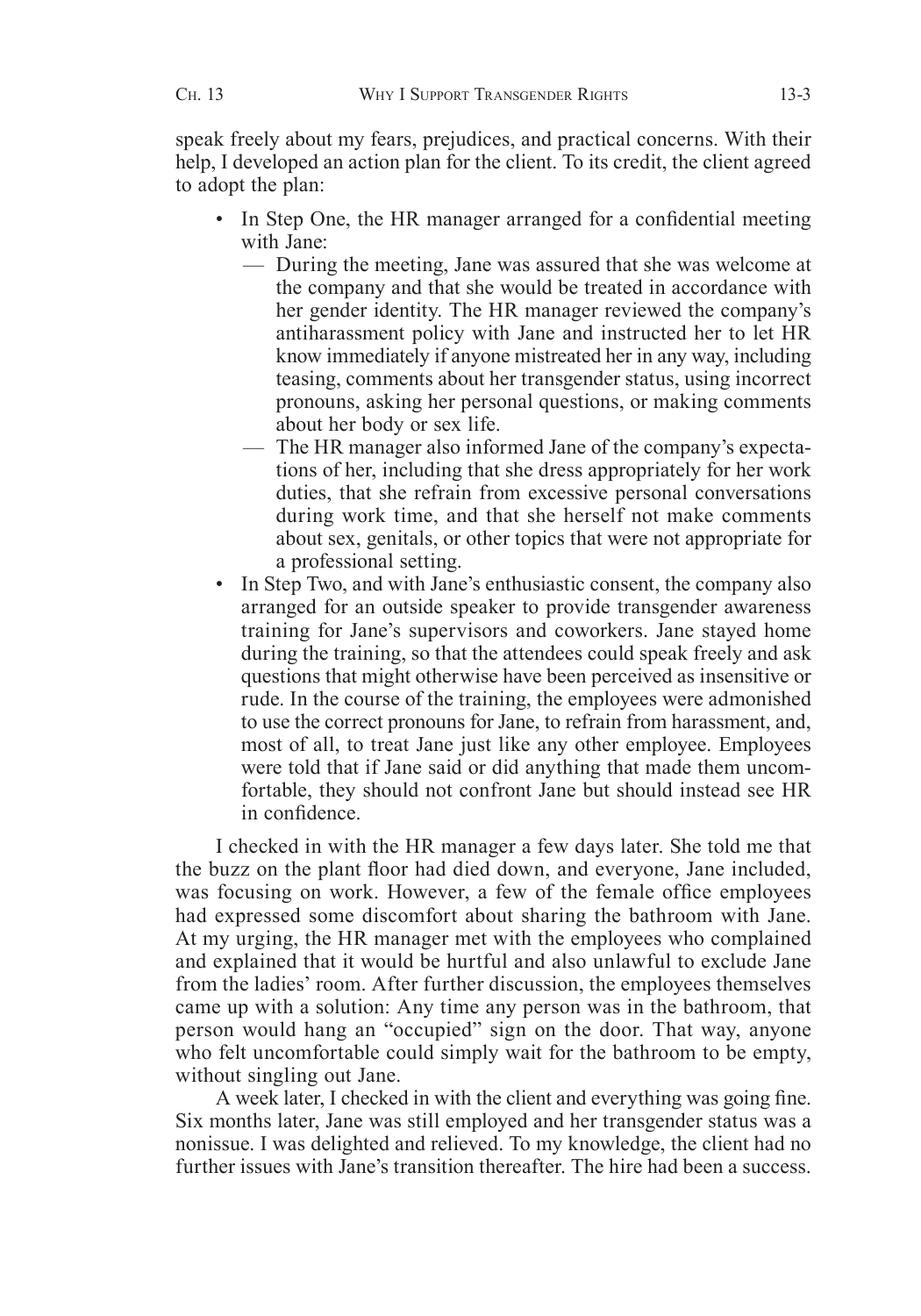Some time thereafter, I hired a bird sitter who happened to be transgender. My bird sitter was a kind, witty, creative man, and Molly the cockatoo absolutely adored him. Over time, I grew very fond of him myself. He shared with me some of his struggles as a transgender person, including experiences of harassment and discrimination at work. The mistreatment he received made no sense to me. I knew him to be a highly dedicated, reliable, and effective worker. He comported himself in a professional manner. Yet, once people learned he was transgender, that seemed to be the only thing on which they could focus. They did not see what I saw, which was that his experiences as a transgender man had made him stronger and more compassionate. Most people held it against him. They viewed him as confused and mentally unstable, when in fact it was the very opposite: His gender affirmation had made him more confident, stable, and healthy. For this reason, I suggested that, when he applied for jobs, he not mention the fact that he was transgender. Yet, not revealing this fact felt dishonest to him. He had gone to school and had held many prior jobs under a female name. In his mind, not disclosing that he was transgender negated that part of his history that was spent living as a woman, which was still an important part of who he was.

Sadly, this kind, caring, and intelligent man died suddenly and unexpectedly of cancer at a relatively young age. I was devastated. Three days after his death, I received an e-mail from the Massachusetts Lesbian and Gay Bar Association (MLGBA). (The MLGBA subsequently changed its name to Massachusetts LGBTQ Bar Association, in express recognition of the diverse community it serves.) The e-mail stated that the association was seeking members for a newly formed Transgender Inclusion Task Force. I had only joined the MLGBA because its new president, someone I knew from the labor and employment law community, had asked me to. Before getting the e-mail, I had not done anything with my membership other than paying my dues. But in the wake of the loss of my bird-sitter friend, I was moved to get involved as a way of honoring his memory.

At the first meeting of the Task Force, the Chair informed us that a bill had recently been filed with the Massachusetts legislature that would make it unlawful to discriminate against transgender persons. One of the immediate goals of the Task Force was to persuade various bar associations to endorse the bill. I was very active with the Massachusetts Bar Association (MBA), and thus this seemed to be a good project for me. My first step would be to raise the issue with the MBA's Labor and Employment Law Section because if the Section did not endorse the bill, there was little chance of persuading the MBA's House of Delegates (HOD) to do so.

Persuading the employee-side advocates was easy; the employer-side advocates and business lawyers were a tougher sell. I myself am an employerside labor and employment attorney and would not ordinarily be inclined to affirmatively push legislation that expands existing law. Compliance with the myriad labor and employment laws already on the books was tough enough, and in my opinion we didn't need to place additional burdens on employers. Yet, in my mind, this bill was different. The Massachusetts courts and the